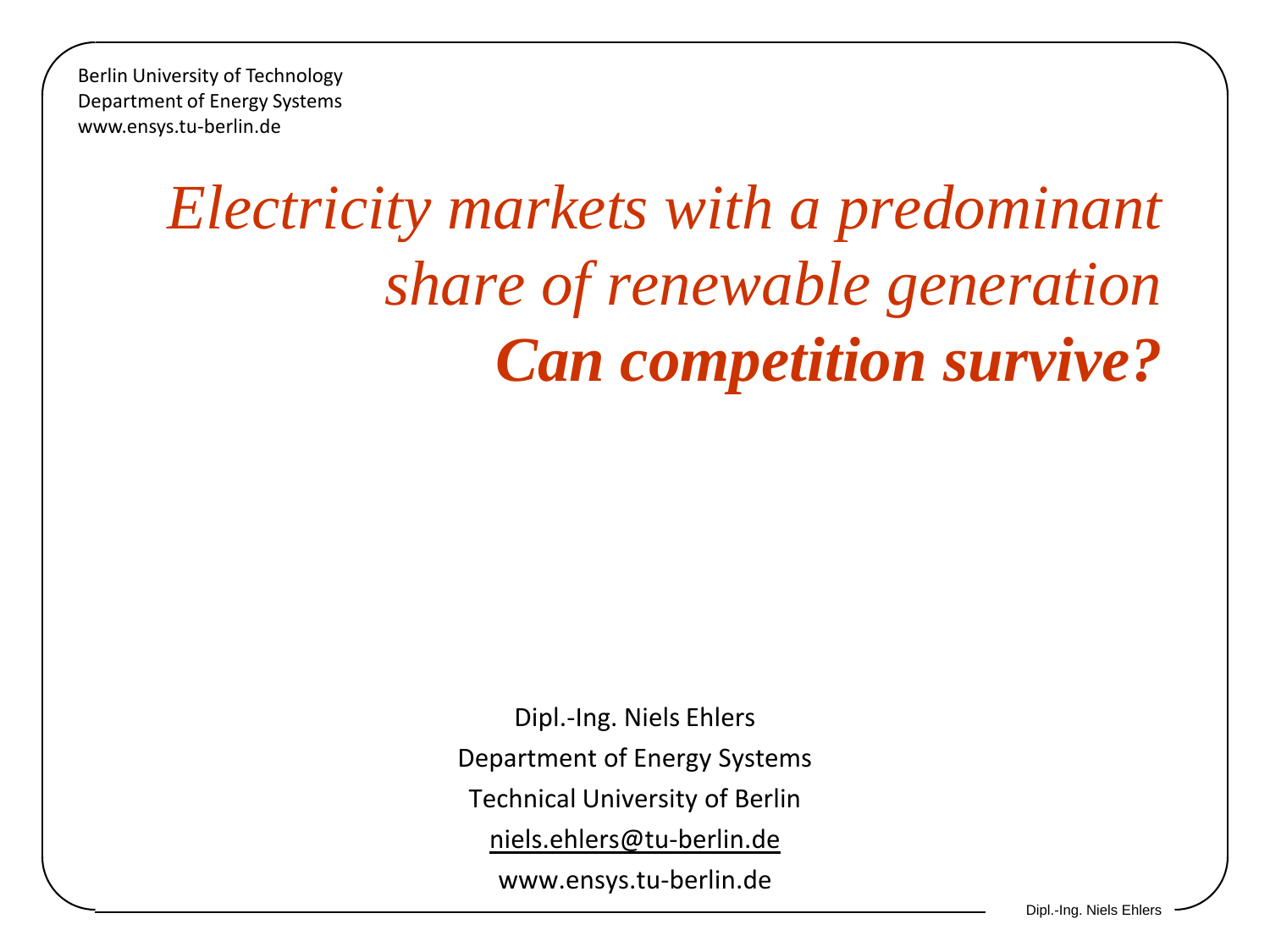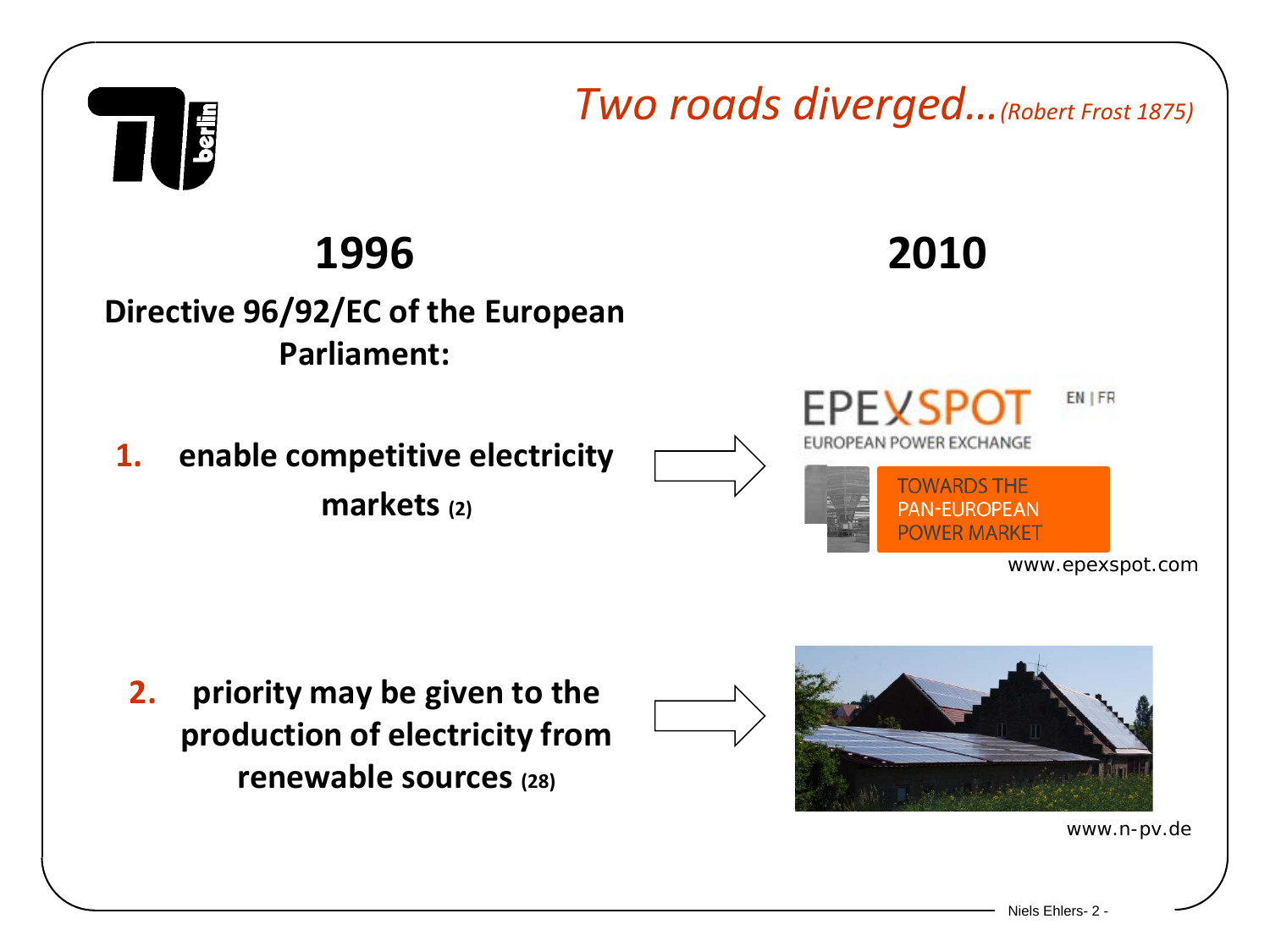#### *German National Renewable Energy Action Plan - Electricity*

Explicit promotion of specific technologies by means of feed-in tariffs

**Aliso** 

Power [GW] Power [GW]

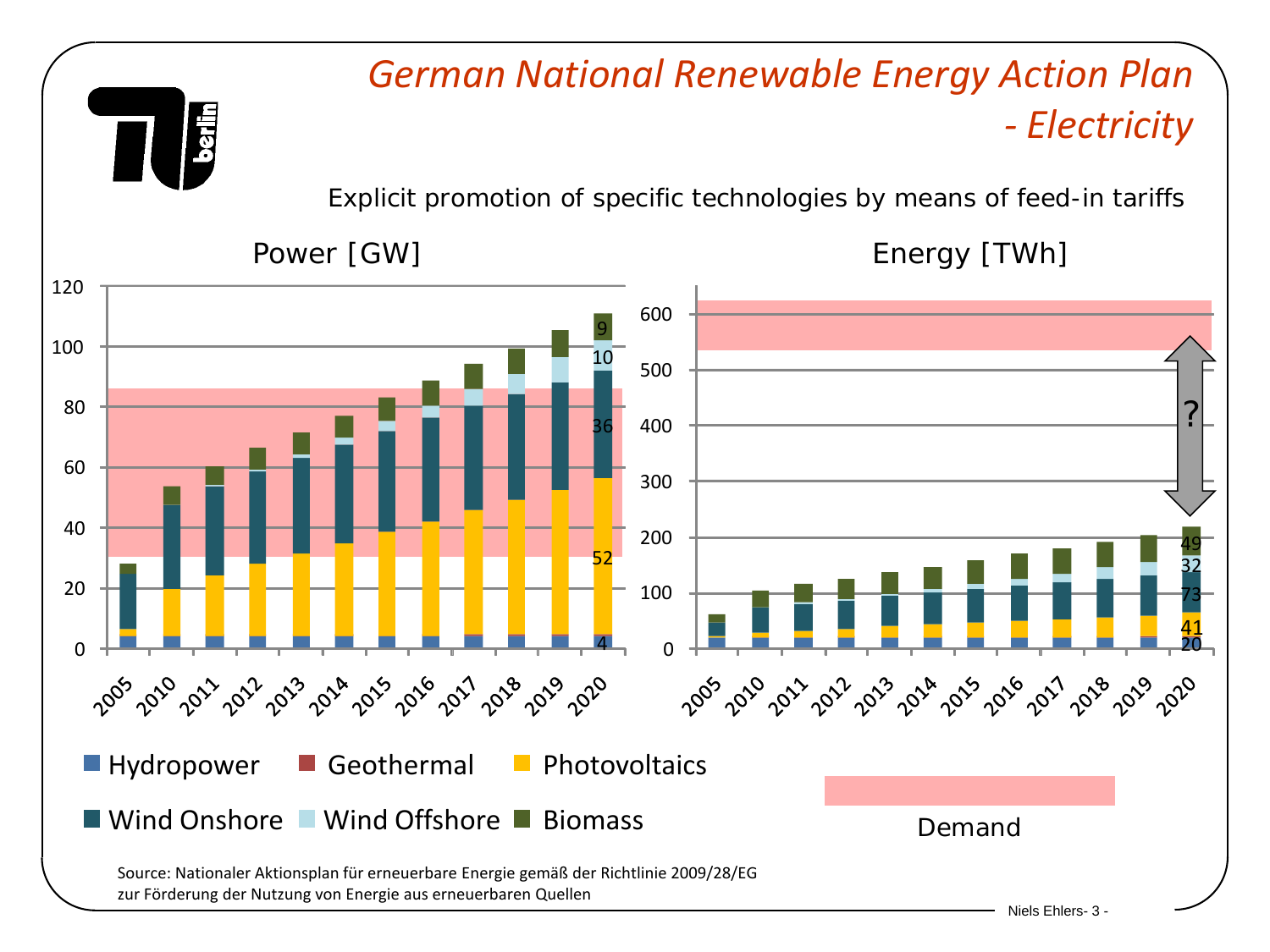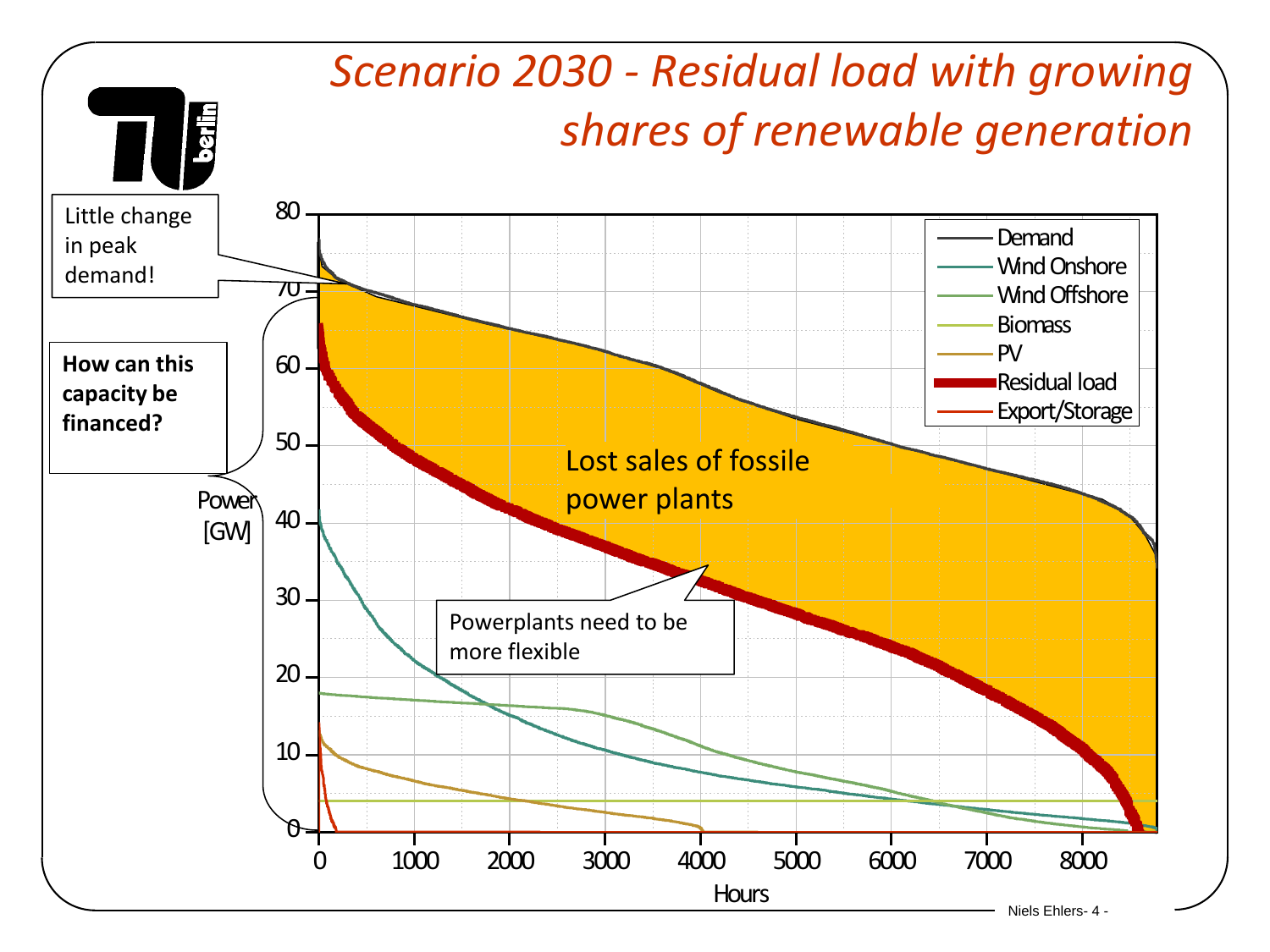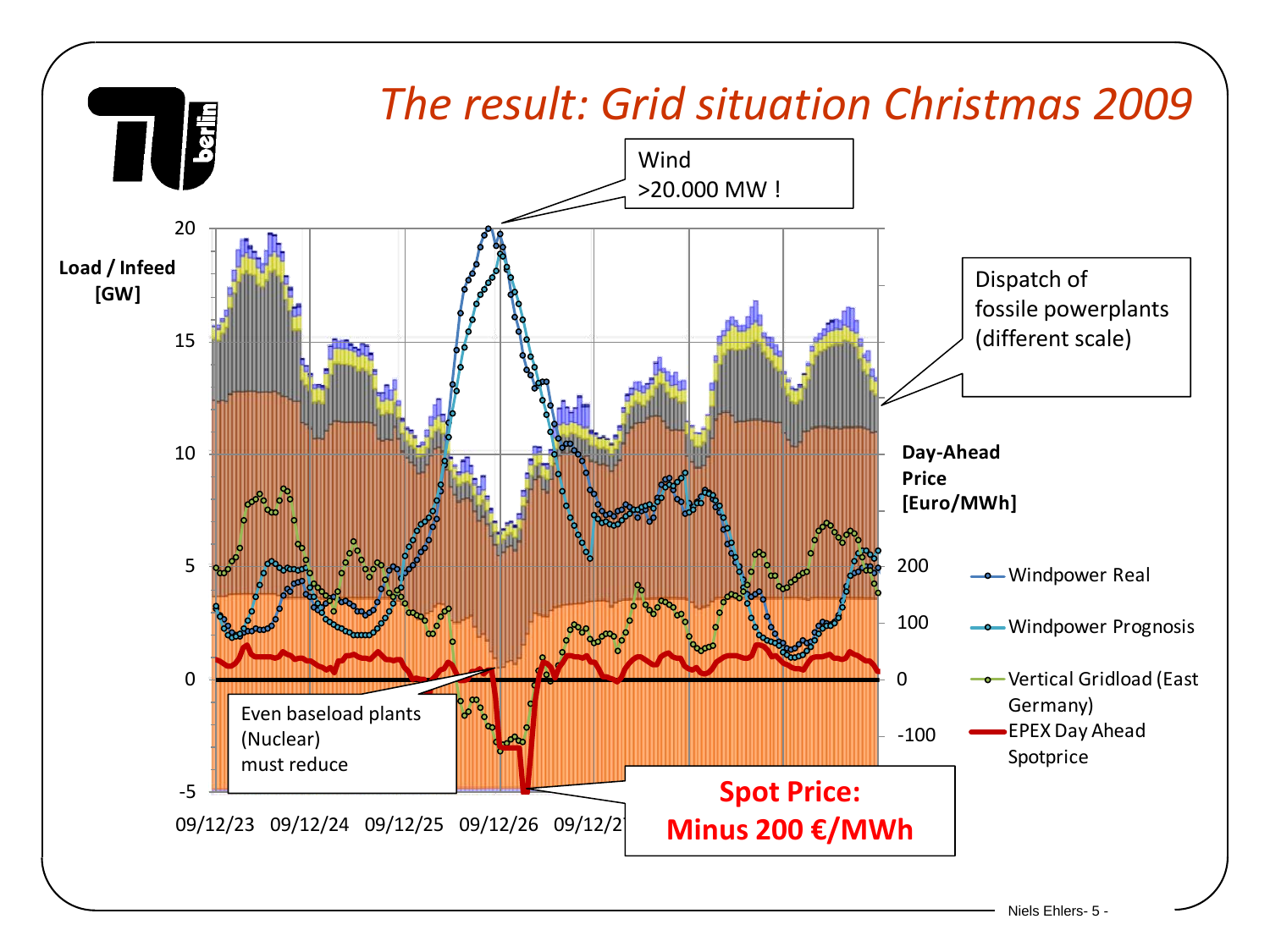

#### *Back to the basics: market fundamentals*

- All markets are based on the trade of **limited (constrained)** goods or resources.
- Each constrained resource can be assigned a **shadow price** of relaxing this constraint (i.e. expand production) by one unit.
- The price should be made equal to **marginal cost**.
- When average costs are decreasing, marginal costs are less than average costs, the total amount paid for the product will fall short of total costs

See for example: R. H. COASE 1946: The Marginal Cost Controversy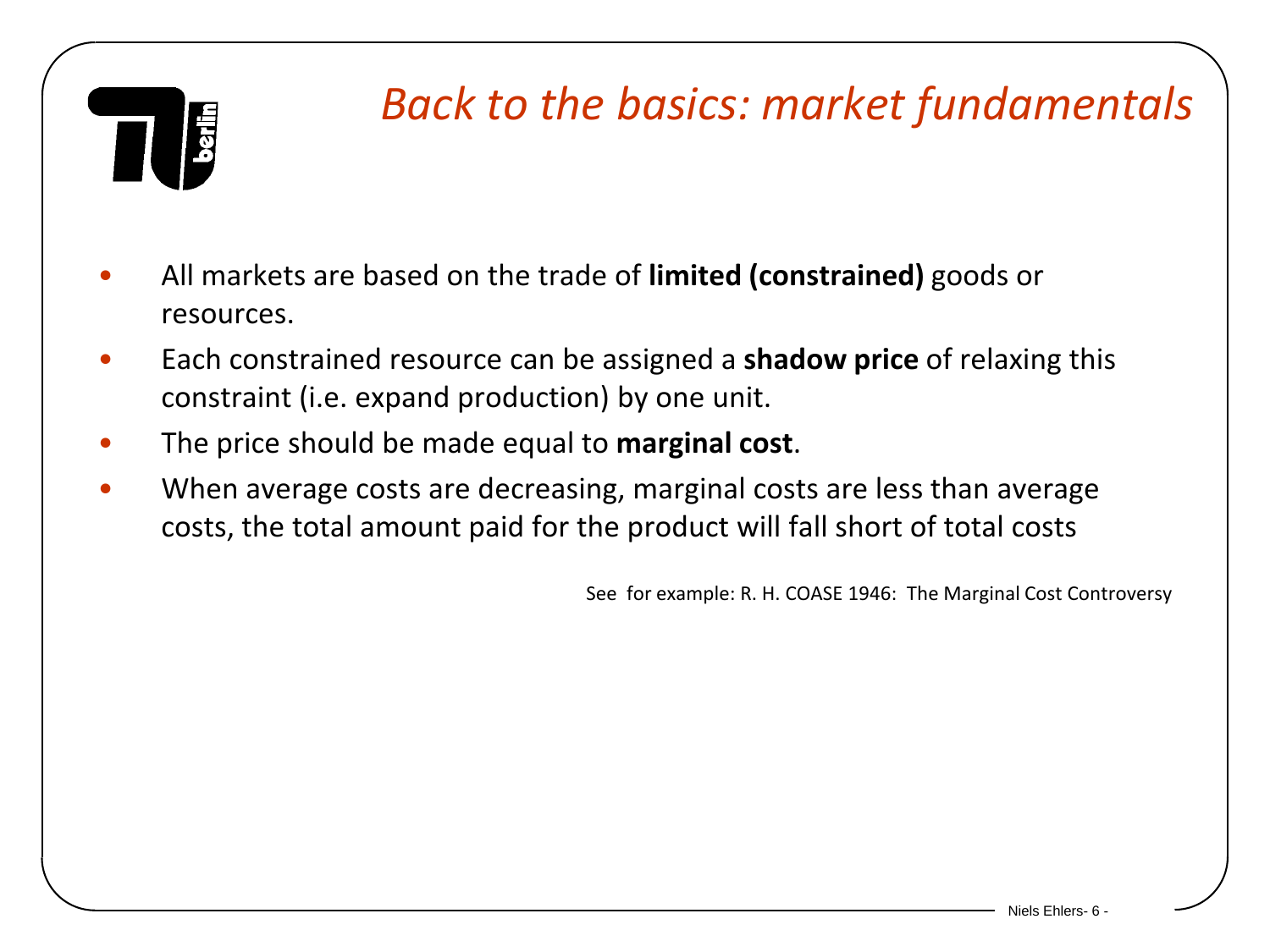

### *A market perspective on electricity I*

#### **Specifics of the electricity market:**

- Different technologies with highly varying cost factors
- Short –run marginal costs (SRMC):
	- consumption of primary energy (coal, gas,  $U_3O_8$ ) or use of emission certificates
	- opportunity costs of (pumped-)storage power plants
	- near zero for most renewable generation units
	- negative for fossil units with binding technical constraints (must-run)
- Long –run marginal costs:
	- capacity expansion (capital costs) / building new power plants
	- capacity maintenance and repair / maintaining existing power plants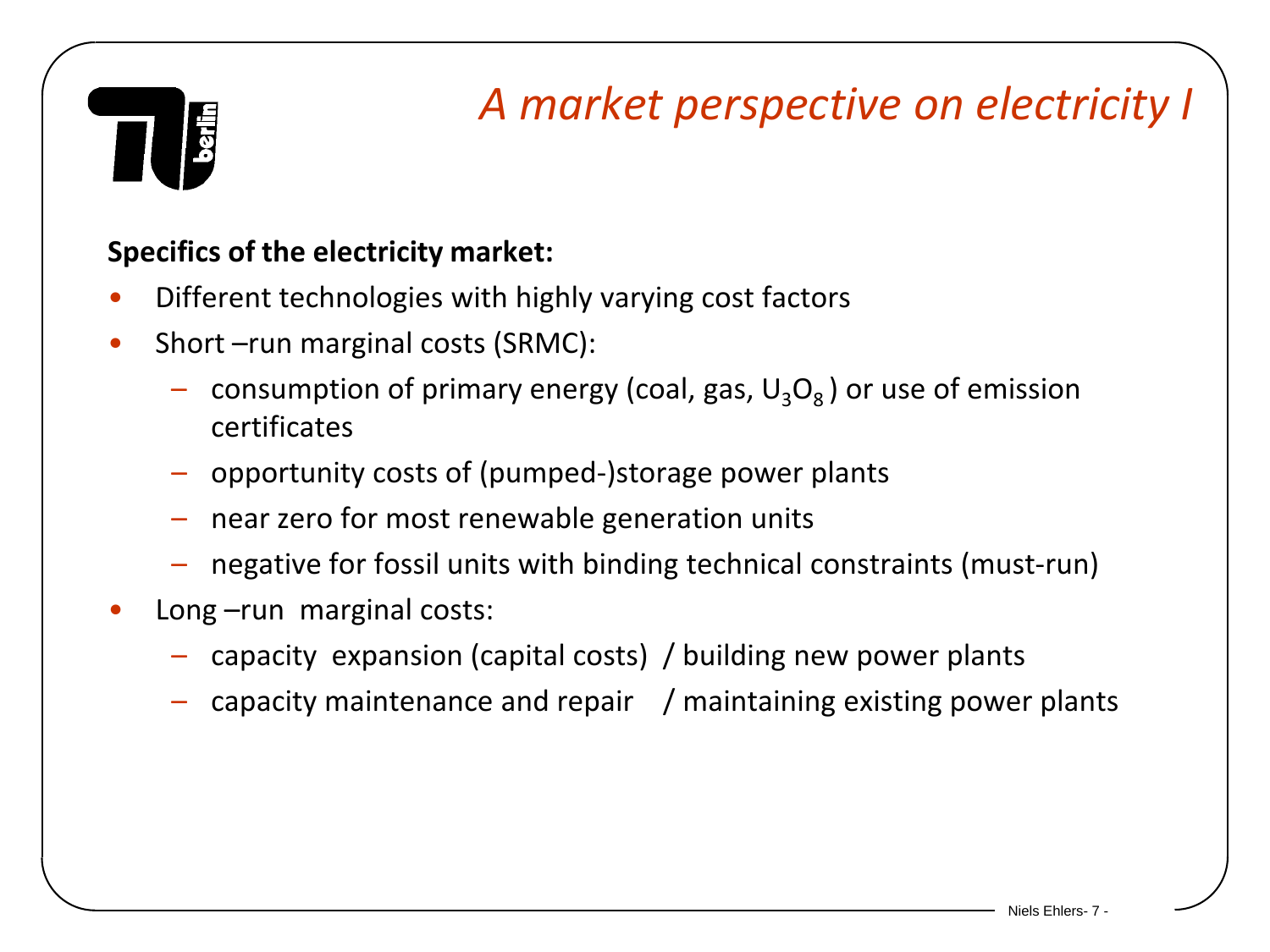### *A market perspective on electricity II*

#### **Theory:**

- A cost-minimal and  $CO<sub>2</sub>$ -constrained system has a definite set of shadow-prices for electricity and  $CO<sub>2</sub>$  that leads to full cost-recovery of all market participants. (Holds only for the case of a linear cost function)
- Additional min/max capacity constraints for certain technologies raise the total costs of the system and lead to shortfalls or windfall profits.

#### **Price components:**

- Case 1 (Germany): No capacity markets:
	- One price for short-run marginal costs
	- Long-term costs can only be recovered while the system is either
		- not cost-minimal (expansion restrictions for nuclear power plants, lack of new market entrants) or
		- in the event of scarcity (Value of Lost Load Pricing)
- Case 2 (PJM): Capacity payments:
	- Long-term costs are recovered on the capacity market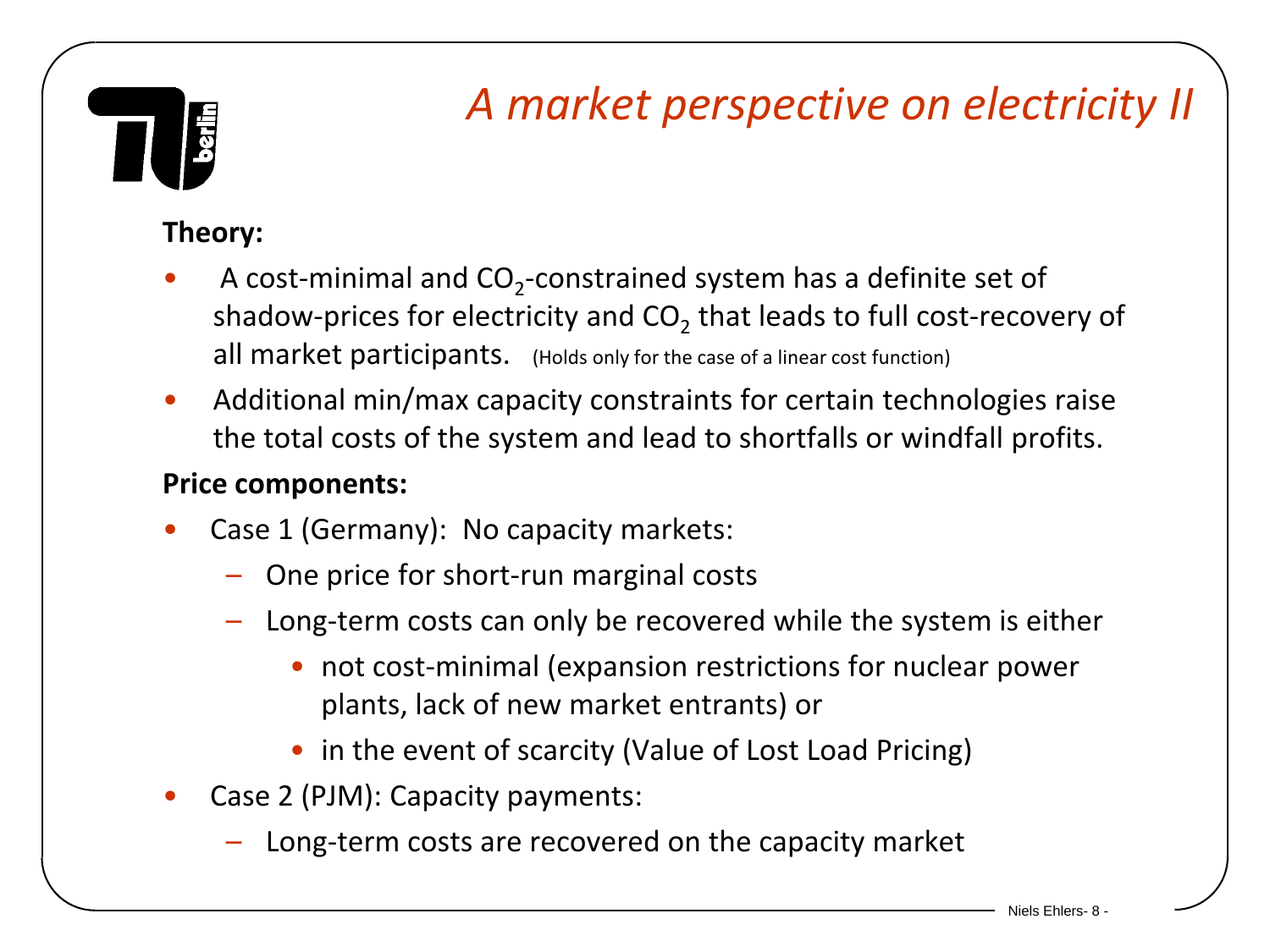### *Our market model*

- Linear Optimization Model
	- Target Function: Minimize Costs!
		- Construction Costs
		- Fuel Costs
		- Costs for load gradients (to represent startup costs)
	- Subject to constraints:
		- Load-Serving (Renewables allowed to be curtailed)
		- $CO<sub>2</sub>$ -Emission Cap
		- Minimum uptime requirements (linear representation)
- Simulation Period 10/2008 10/2009
- Input data for Germany
	- Weather data Wind/Solar/Temperature (very low wind activity during this period – worst case)
	- Real electricity demand data
	- Averaged commodity prices 2008-2010
	- Annualized capital costs for different technologies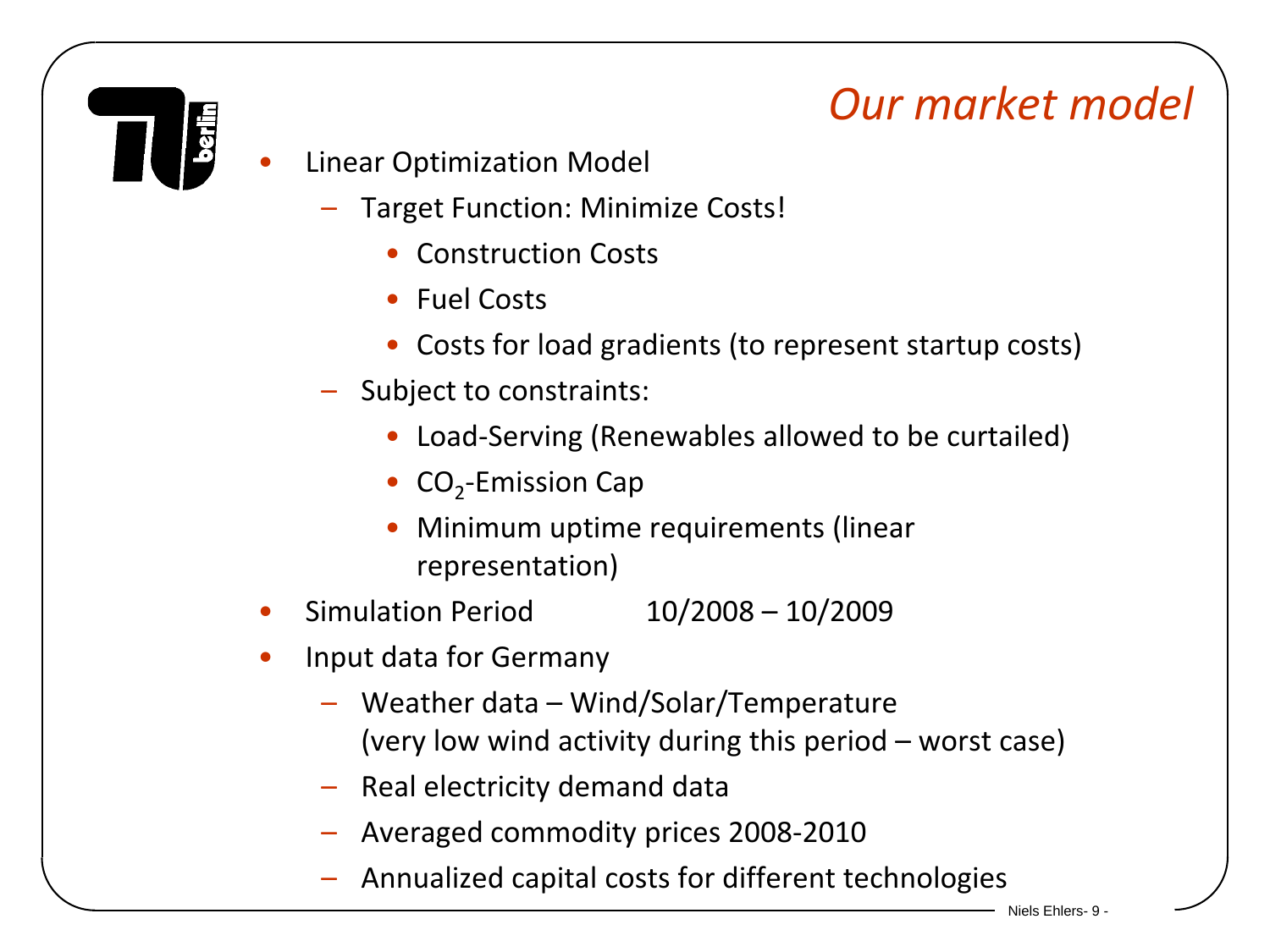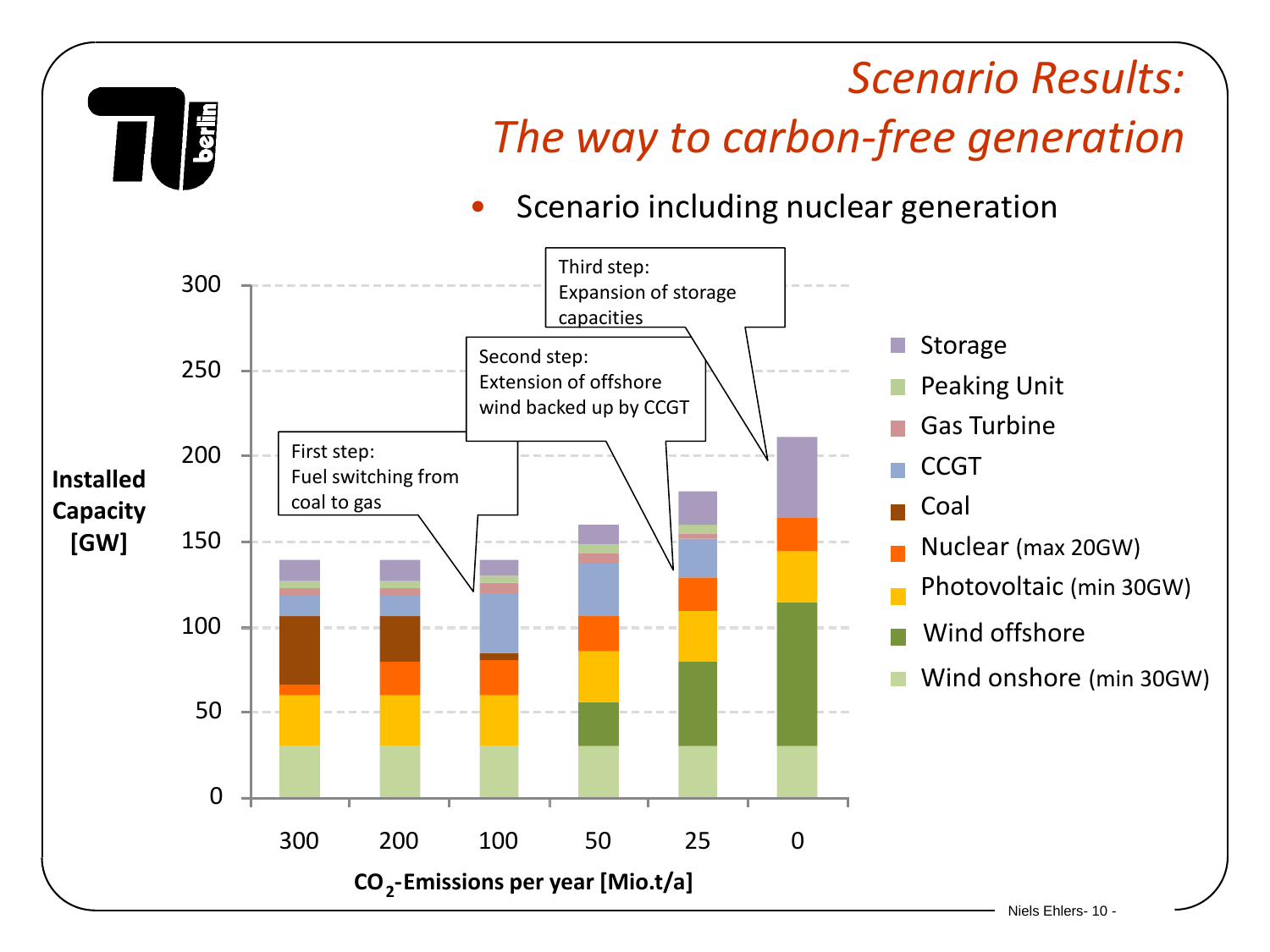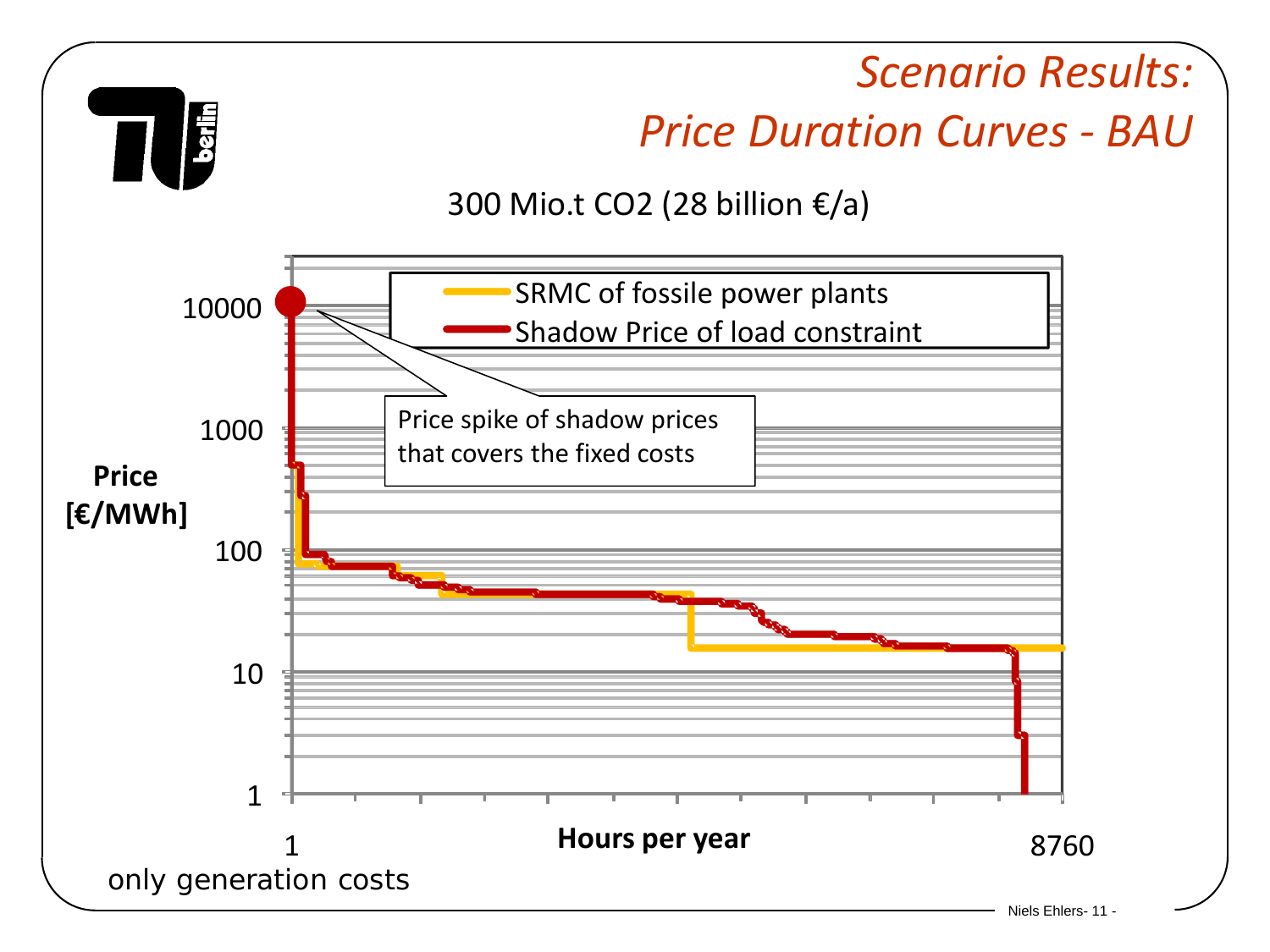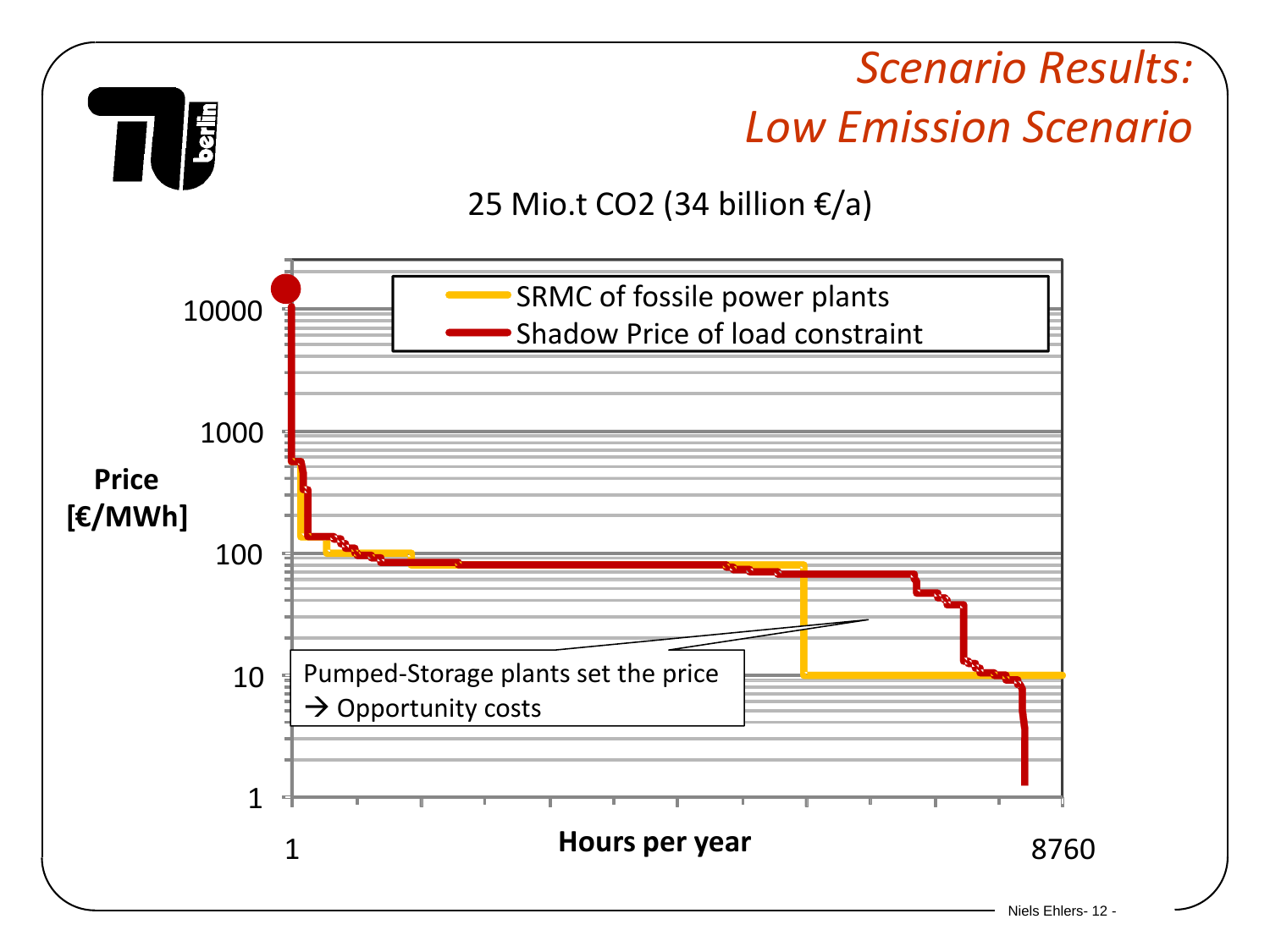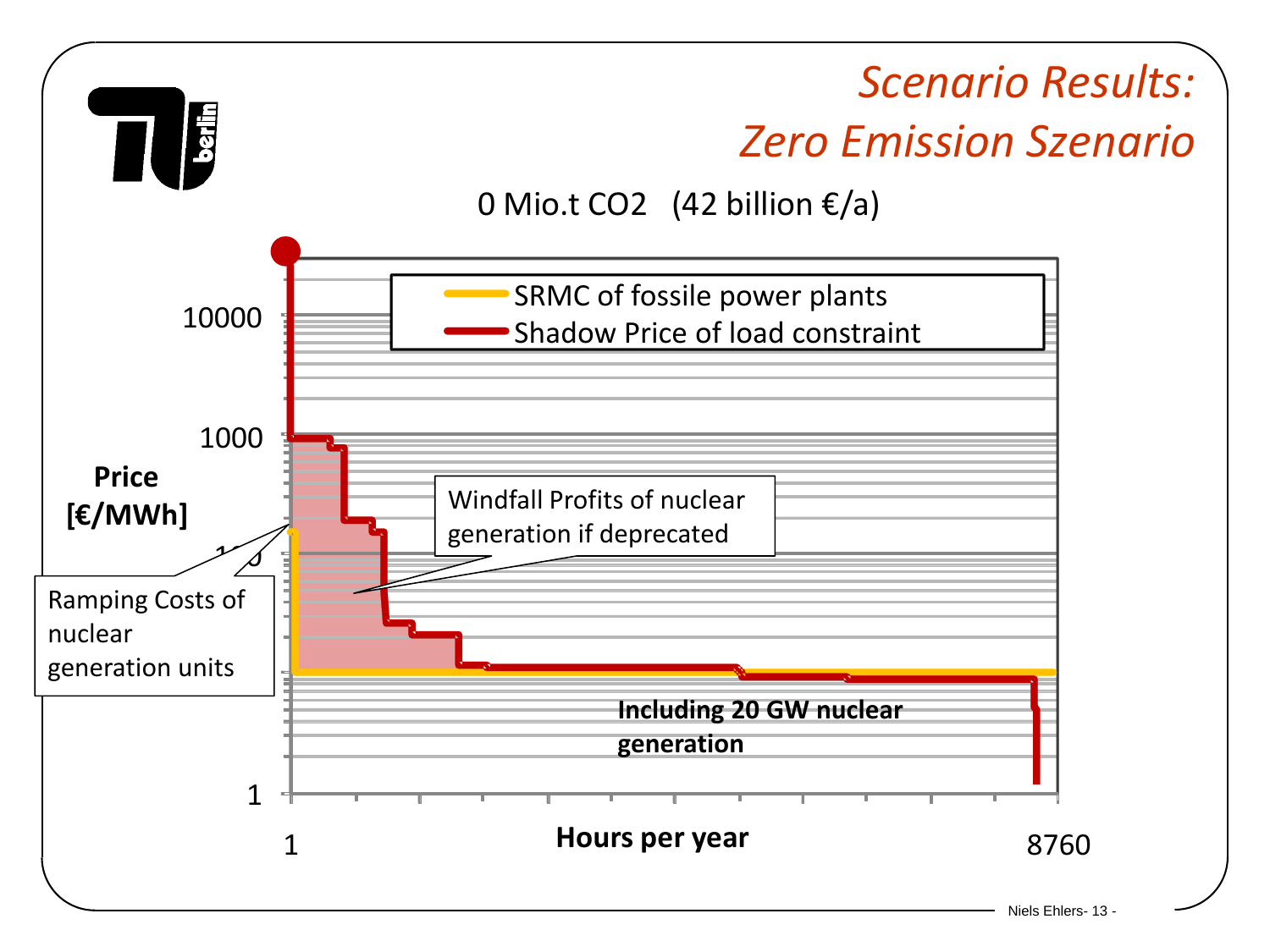## *Scenario Results: Market results 50 Mio.t CO2/year (including 20 GW nuclear)*

| [Mio. Euro]                    | <b>Total Marginal Costs</b> | <b>Short-Term Marginal</b> | <b>Explanation</b>               |
|--------------------------------|-----------------------------|----------------------------|----------------------------------|
|                                | (Shadow prices)             | <b>Costs (Spot-Market)</b> |                                  |
| <b>Onshore Wind</b>            | 164,8                       |                            | 160,1 Losses                     |
| Offshore Wind                  | 0,0                         |                            | 85,4 Losses                      |
| Photvoltaics                   | 1.185,8                     |                            | <b>1.164,0 Losses</b>            |
| <b>Nuclear Power</b>           | $-5.089,7$                  | -4.484,6 Profits           |                                  |
| <b>CCGT</b>                    | 0,0                         |                            | <b>1.205,9 Losses</b>            |
| <b>Gas Turbine</b>             | 0,0                         |                            | <b>293,0 Losses</b>              |
| <b>Peaking Unit</b>            | 0,0                         |                            | 49,7 Losses                      |
| Pumped-Hydro                   | 0,0                         |                            | <b>359,8 Losses</b>              |
| CO <sub>2</sub> Market         | $-3.239,9$                  | $-3.239,9$ Taxes           |                                  |
| <b>Customers</b>               | 39.130,6                    |                            | 36.616,8 Sale rev<br><b>Lues</b> |
| Market Results (Dual Solution) | 32.151,6                    | 32.210,0                   |                                  |
| <b>Costs (Primal Solution)</b> | 32.151,6                    |                            | 32.151,6 System c                |
| Difference                     | 0,0                         | CO <sub>4</sub>            |                                  |
|                                |                             |                            | No opportunity costs of storage  |

Fixed costs covered by price spike: 775 Mio. Euro

plants considered in spot prices!

In sum, revenues cover the total costs, but while **nuclear power plants generate huge profits**, fossil power plants and especially **renewables cannot recover their total costs with market prices based on SRMC.**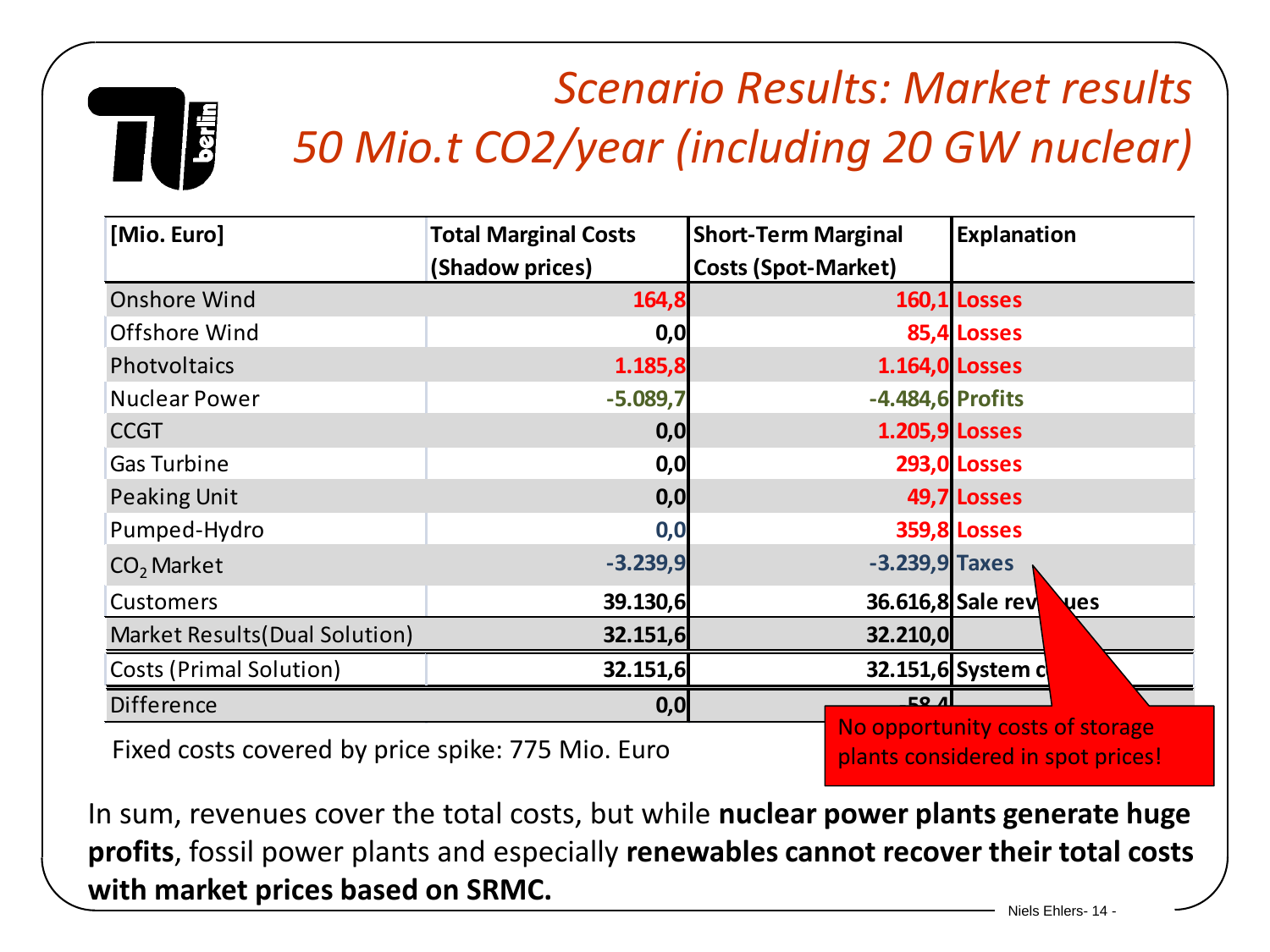

### *Scenario Results: Market results 50 Mio.t CO2/year (nuclear phase out)*

| [Mio. Euro]                  | <b>Total Marginal Costs</b> | <b>Short-Term Marginal</b> | Explanation              |
|------------------------------|-----------------------------|----------------------------|--------------------------|
|                              | (Shadow prices)             | <b>Costs (Spot-Market)</b> |                          |
| <b>Onshore Wind</b>          | 212,7                       |                            | <b>755,0 Losses</b>      |
| Offshore Wind                | 0,0                         | <b>2.557,0 Losses</b>      |                          |
| Photvoltaics                 | 1.045,1                     | 1.180,5 Losses             |                          |
| <b>Nuclear Power</b>         |                             |                            |                          |
| <b>CCGT</b>                  | 0,0                         | <b>1.121,0 Losses</b>      |                          |
| <b>Gas Turbine</b>           | 0,0                         |                            | 275,1 Losses             |
| <b>Peaking Unit</b>          | 0,0                         |                            | 66,8 Losses              |
| Pumped-Hydro                 | 0,0                         |                            | 168,2 Losses             |
| CO <sub>2</sub>              | $-4.289,5$                  | $-4.289,5$ Taxes           |                          |
| <b>Revenues Load Serving</b> | 40.553,1                    |                            | 35.839,7 Sale revenues   |
| Sum (Dual)                   | 37.521,4                    | 37.673,8                   |                          |
| Costs (Primal)               | $-37.521,4$                 |                            | $-37.521,4$ System costs |
| Difference                   | 0,0                         | 152,3                      |                          |

Fixed costs covered by price spike: 735 Mio. Euro

In this scenario, the **revenues do not cover the total costs** including CO<sub>2</sub>.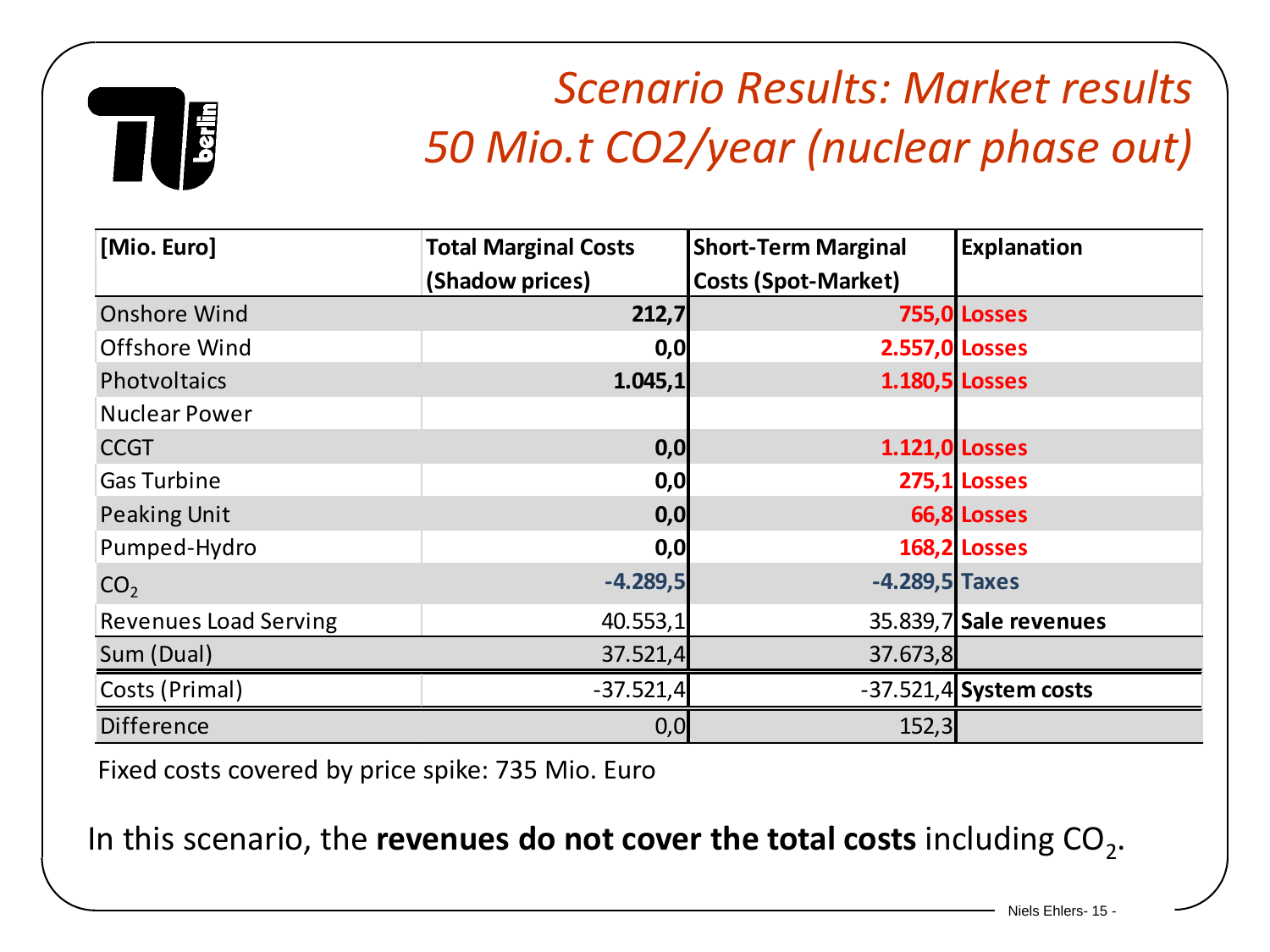#### *Conclusions I*

- Many market participants in Germany can incur losses in the future due to two effects:
	- **Change of the merit-order by subsidized market entries**
		- Not a problem of market design!
		- Just similar to changing demand.
		- Danger of sunk costs and stationary higher system costs.
	- **Losses due to pure SRMC-pricing**
		- Inherent to the market design
		- In the range of  $\approx$ 2-5% of the system costs
		- Can be reduced by the use of peak load DSM with low fixed costs
		- An enhanced operating reserves market might cover remaining costs
- Capacity payments might become necessary but less of the fact of wrong market design but more because the pace of installation of renewable resources highly exceeds regular investment cycles of fossil generation.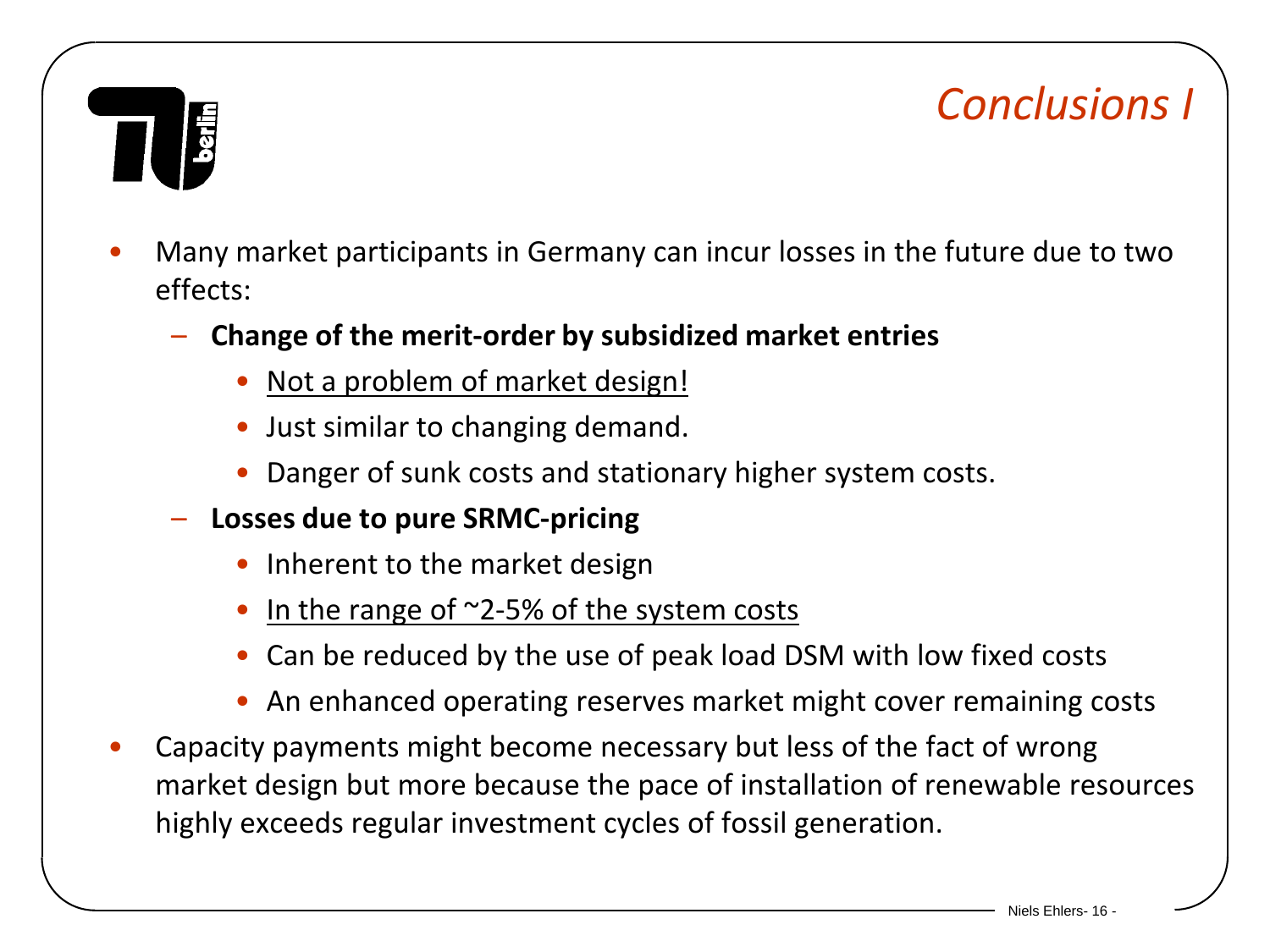Berlin University of Technology Department of Energy Systems www.ensys.tu-berlin.de

# *Thank you for your attention!*

DI Niels Ehlers Department of Energy Systems Technical University of Berlin [niels.ehlers@tu-berlin.de](mailto:niels.ehlers@tu-berlin.de) www.ensys.tu-berlin.de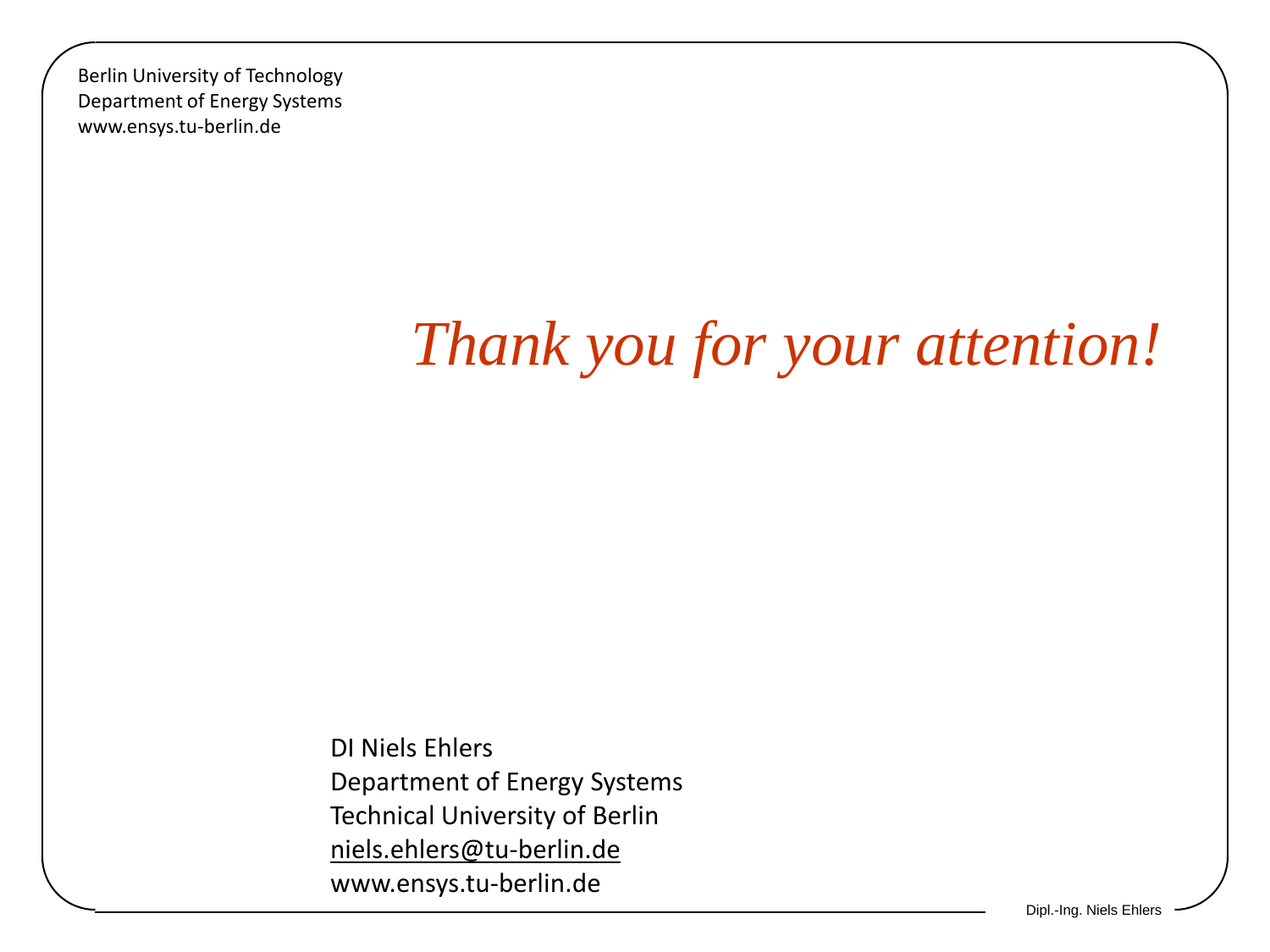#### *Additional conclusions from the model*

- Non-market based deployment of renewable generation raises the system costs:
	- Onshore Wind:  $2.000 5.000 \text{ €}/MW/year$
	- Photovoltaics: **50.000-100.000** €/MW/year

without sunk costs of fossil power plants and costs for grid extension

- Curtailment of renewable resources is often preferable to storage.
- Pumped-storage power plants will become increasingly price-setting and market power mitigation will be more difficult
- To avoid negative external effects, a more coordinated dispatch of storage plants (one that is not only based on price forecasts) might become necessary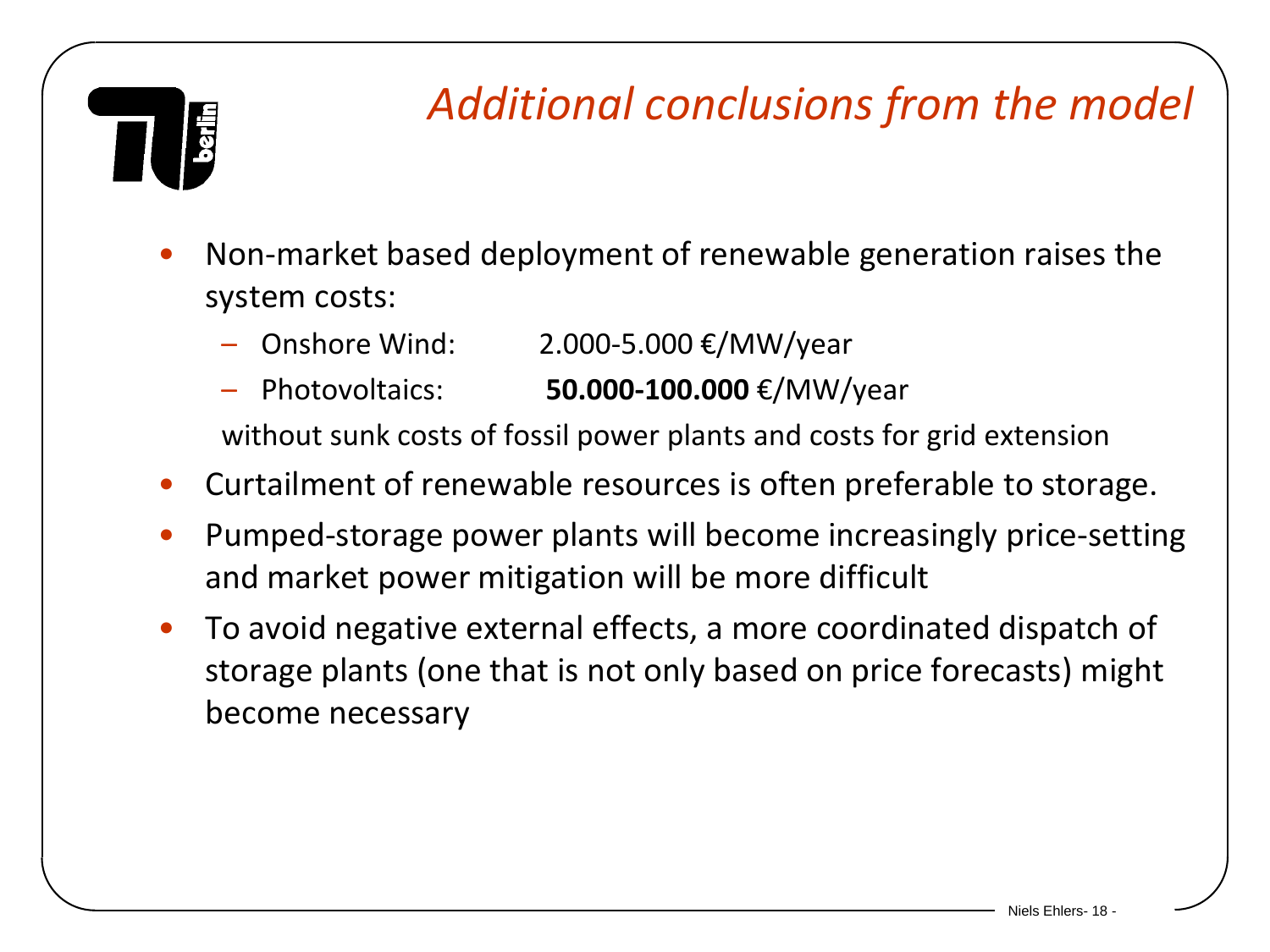# berlin

#### *Rational Bids of Market Participants*

- Rational bids at the day-ahead market:
	-
	- feed-in tariff (active) < minus feed-in tariff
	-



- free market:  $\qquad \qquad = \qquad$  marginal costs of production
	-
- $-$  feed-in tariff (passive)  $=$  -infinity, only bounded by market restrictions: EPEX:  $-3000 \text{ E}/\text{MWh}$ Regulator: -350 to -150 €/MWh